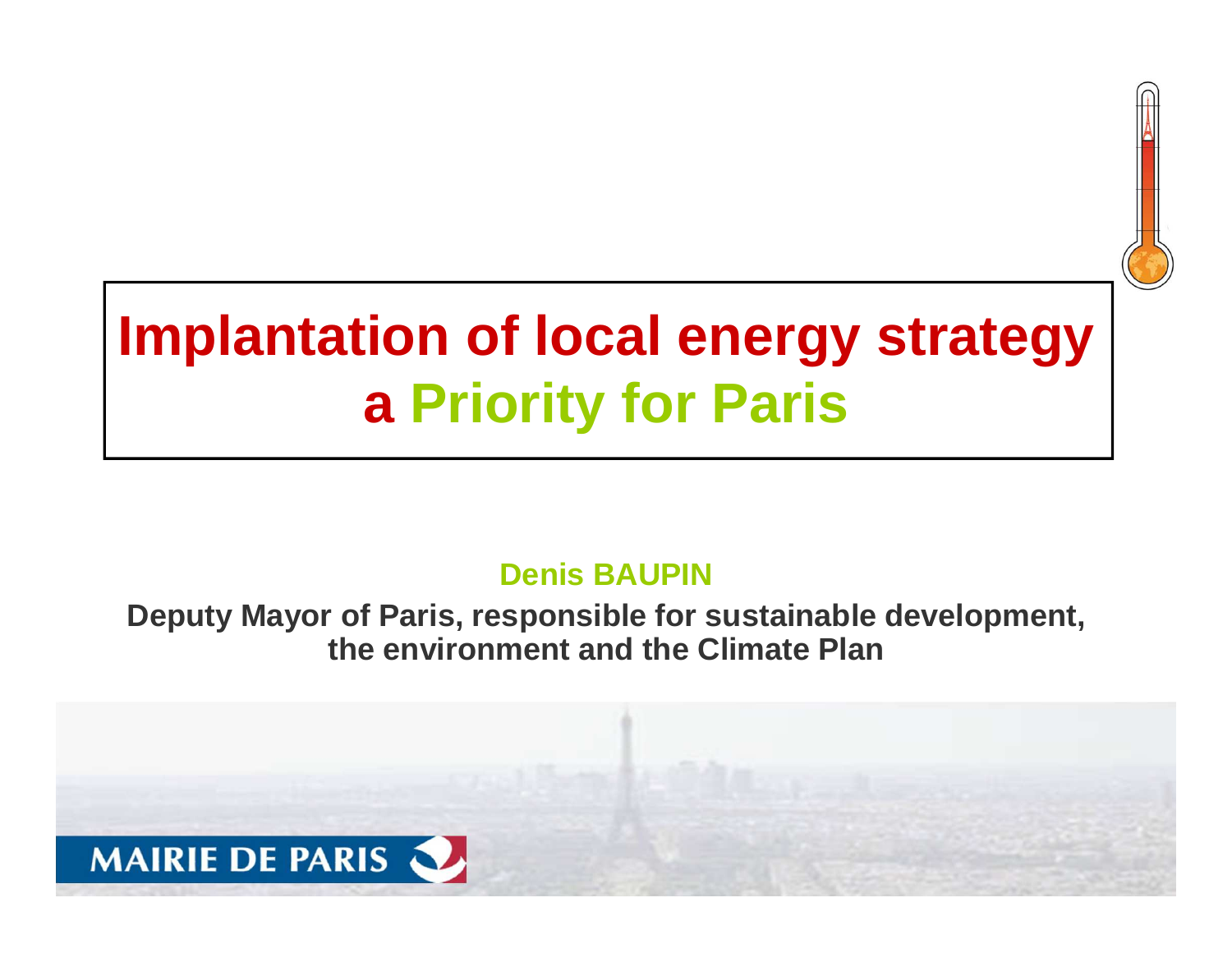#### **A LOCAL ENERGY STRATEGY**

# **Main Goals**

# **◆ REDUCE GHG EMISSIONS**

# **REDUCE DEPENDENCY& VULNERABILITY**  faced with future and current energy crisis

# **FIGHT AGAINST FUEL POVERTY**



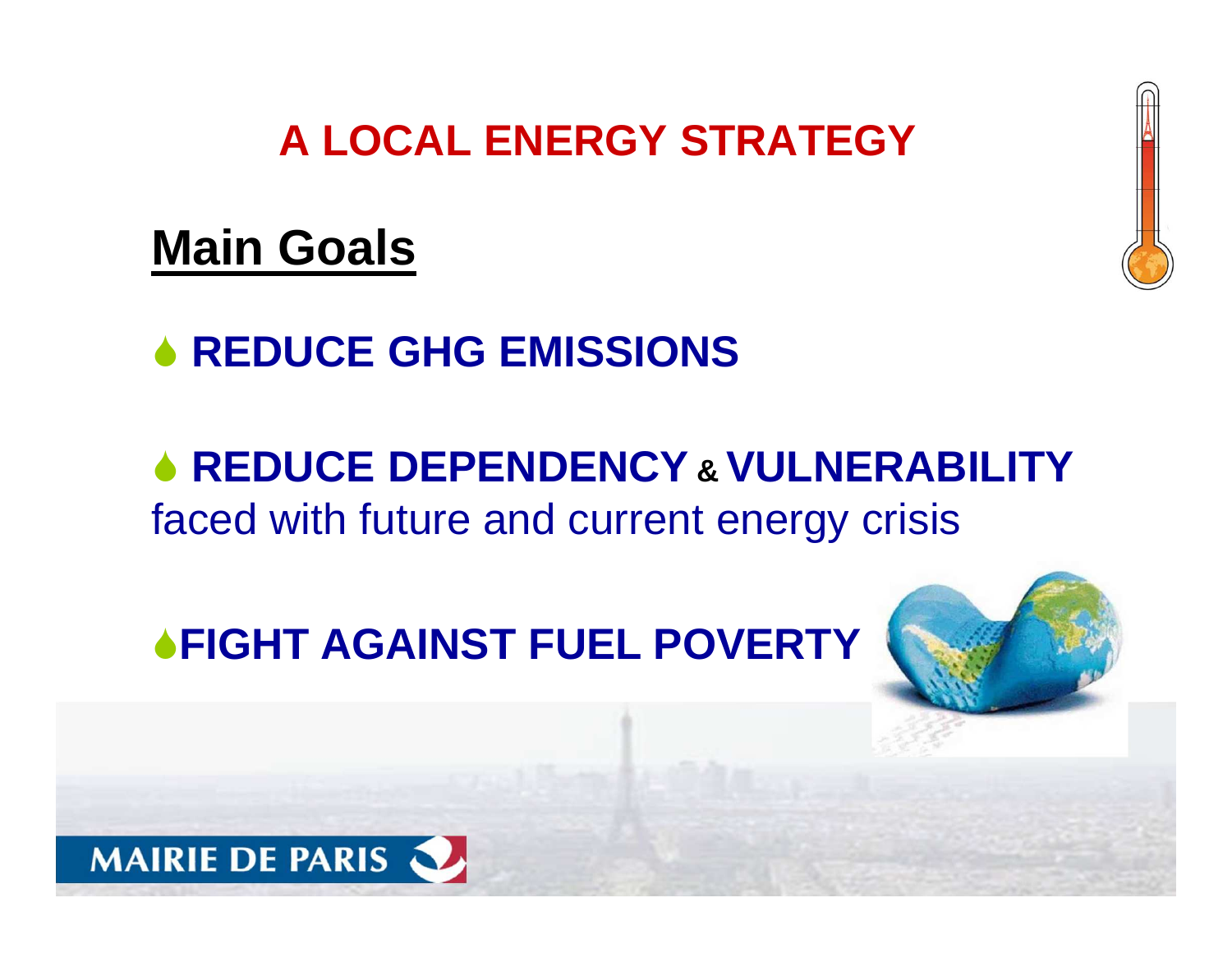# **A LOCAL ENERGY STRATEGY**

# **Actions**

**Consumption : Energy sobriety and efficiency**

- ► **Thermal insulation of buildings**
- ►**Renovation of street lighting**
- ► **Green and efficient transports**
- **Production : Relocate energy production withrenewables**
- **Distribution : smart griddevelopment of district heating and cooling network**

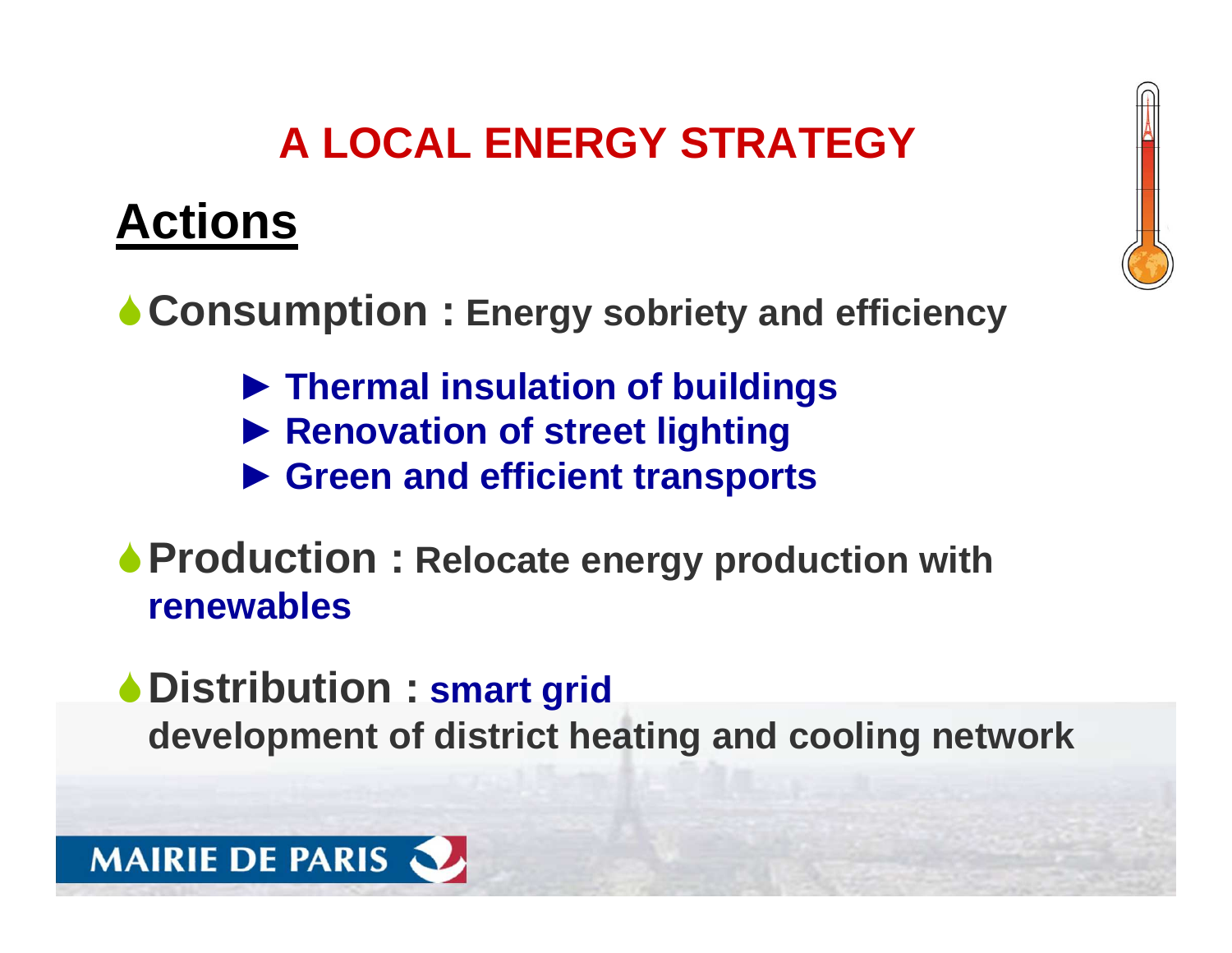# **RESULTS OF GREEN MOBILITY**

- **Public transports + 12%** between 2001 and 2007
- **Velib': a great succes**
	- Self-service bicycle hire
	- More than 17 millions of users since 2007
	- $\triangleright$  extension to adjacent municipalities
- **Air Quality** 
	- -**- 25% Car traffic**

**MAIRIE DE PARIS** 

- -**- 32 % NOx emissions**
- -**- 9% CO2 emissions**





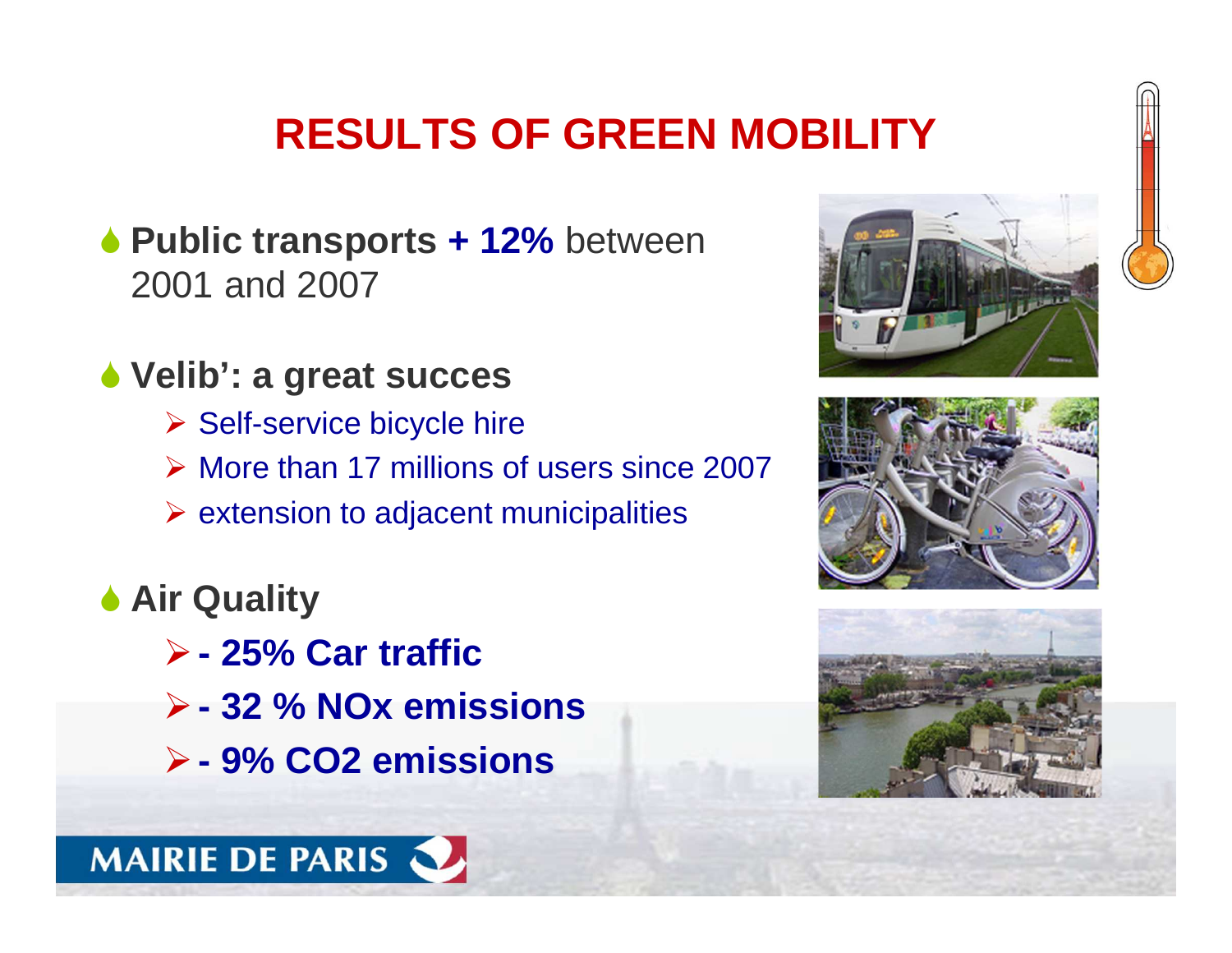# **THERMAL RENOVATION OF BUILDINGS**

- **Thermal refurbisment of 600 public schools** in the Paris area **: Energy Performance Contracts**
- **Thermal retrofit of 4,500 social housing units** per year. Energy Saving : **34.4 GWh** in 2009
- **Thermal renovation of private housings** : Program **COC : all the joint ownerships :**  finance 70 % diagnosis cost+ 20 % national incentive



**BUiLDING Insulation Campaign**

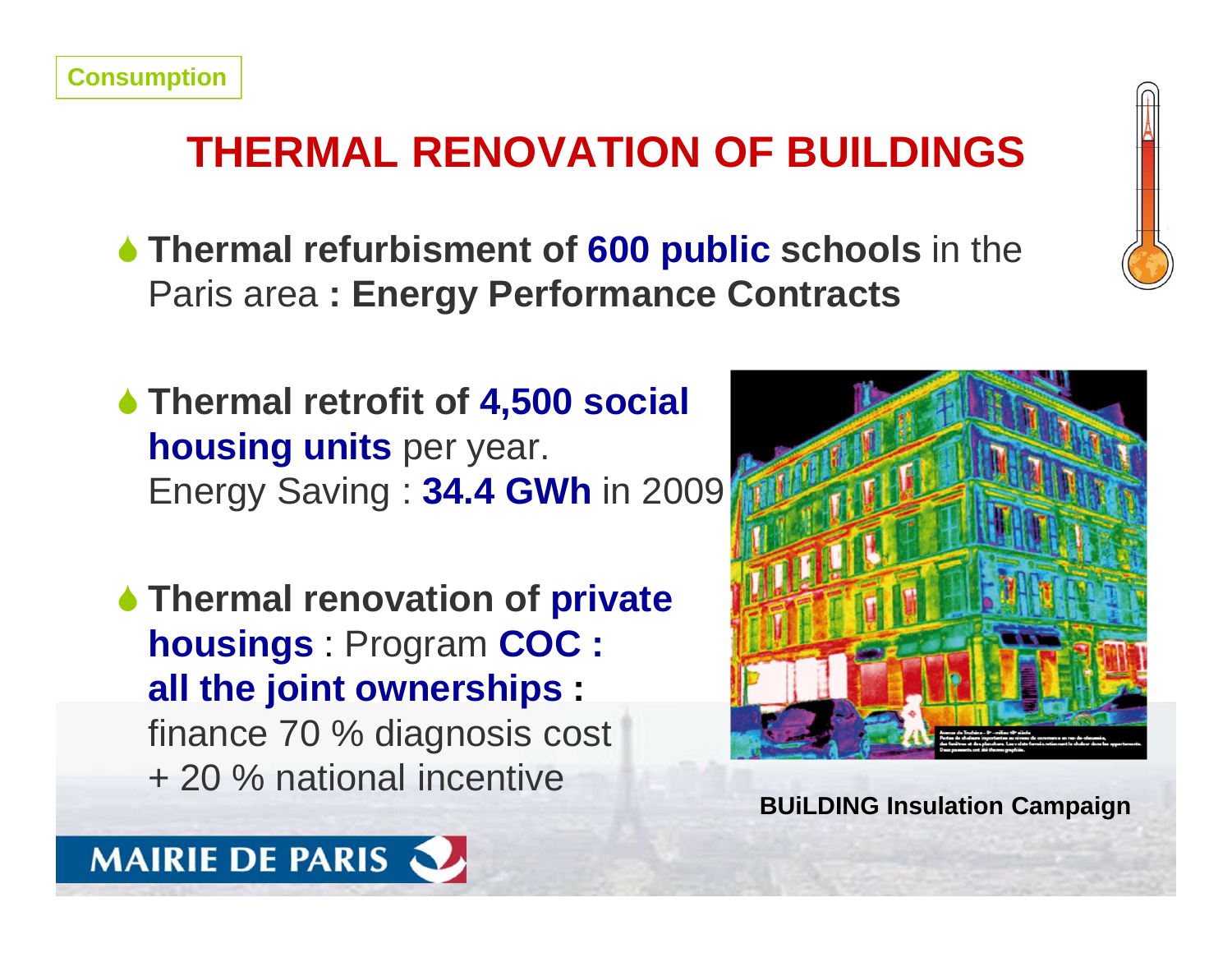## **PUBLIC LIGHTING**

#### **Engagement Climate Plan: 30% reduction of energy consumption by 2020**



- **Energy performance contracting :**
	- **≻ Guaranteed results**
	- **≻ Servicing, maintenance** and operation
	- **≻46M euros over 10**

years



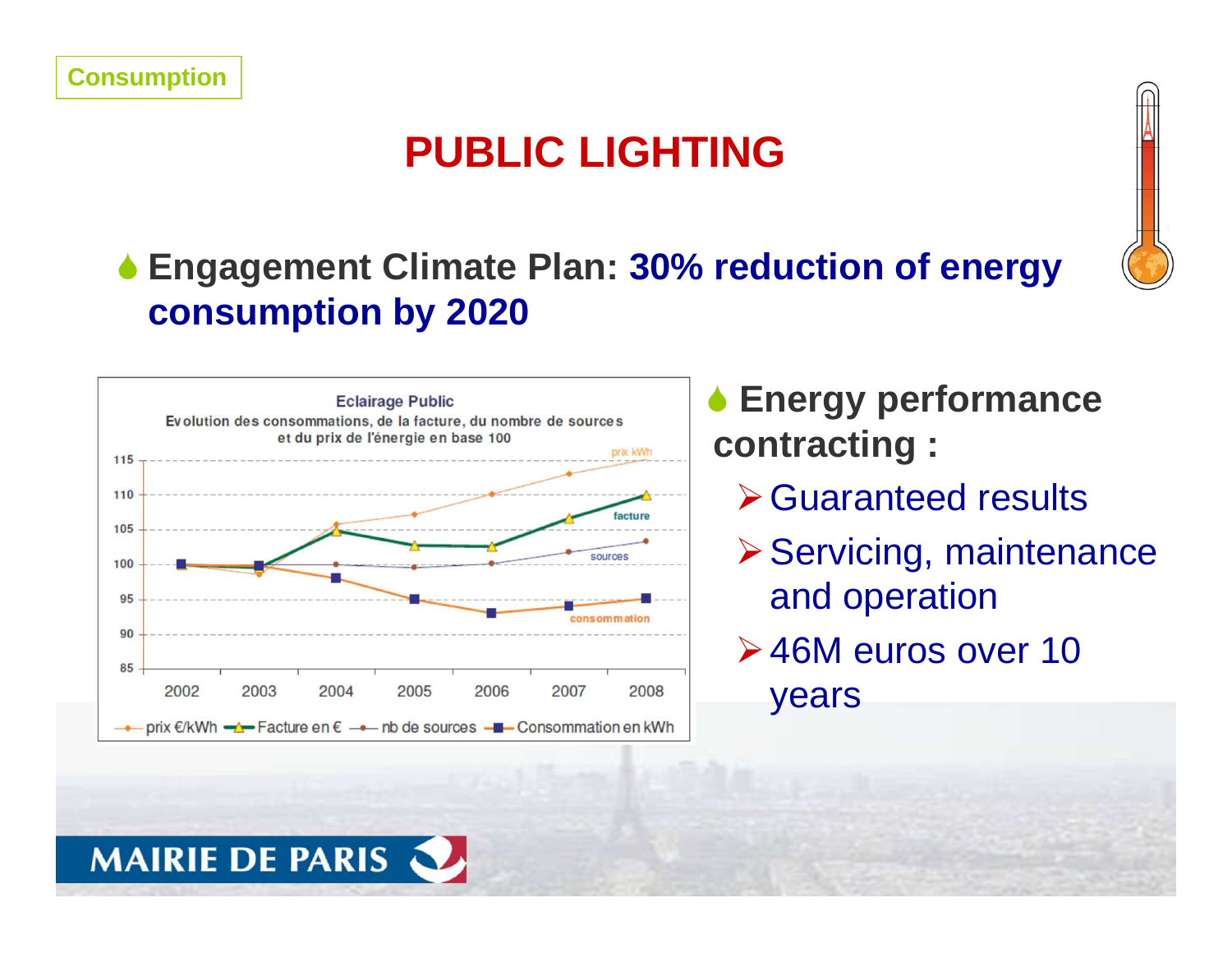#### **DISTRICT HEATING NETWORK :** massive RES supplier

▶ 2<sup>nd</sup> largest network in Europe (1<sup>st</sup>=Moscow) ► 5,500 GWh/y (16% of Paris energy needs)

- **6** Geothermy : heat recovery **from ground (60°C)** 
	- ►North East Paris Sector **(will cover 50,000 housing by 2011)**
- ◆ Replace coal and oil fuel by **wood or sludges**
	- ► 200MW unit by 2014
- **◆ Methane from waste** 
	- ► 3 new plants

**MAIRIE DE PARIS** 



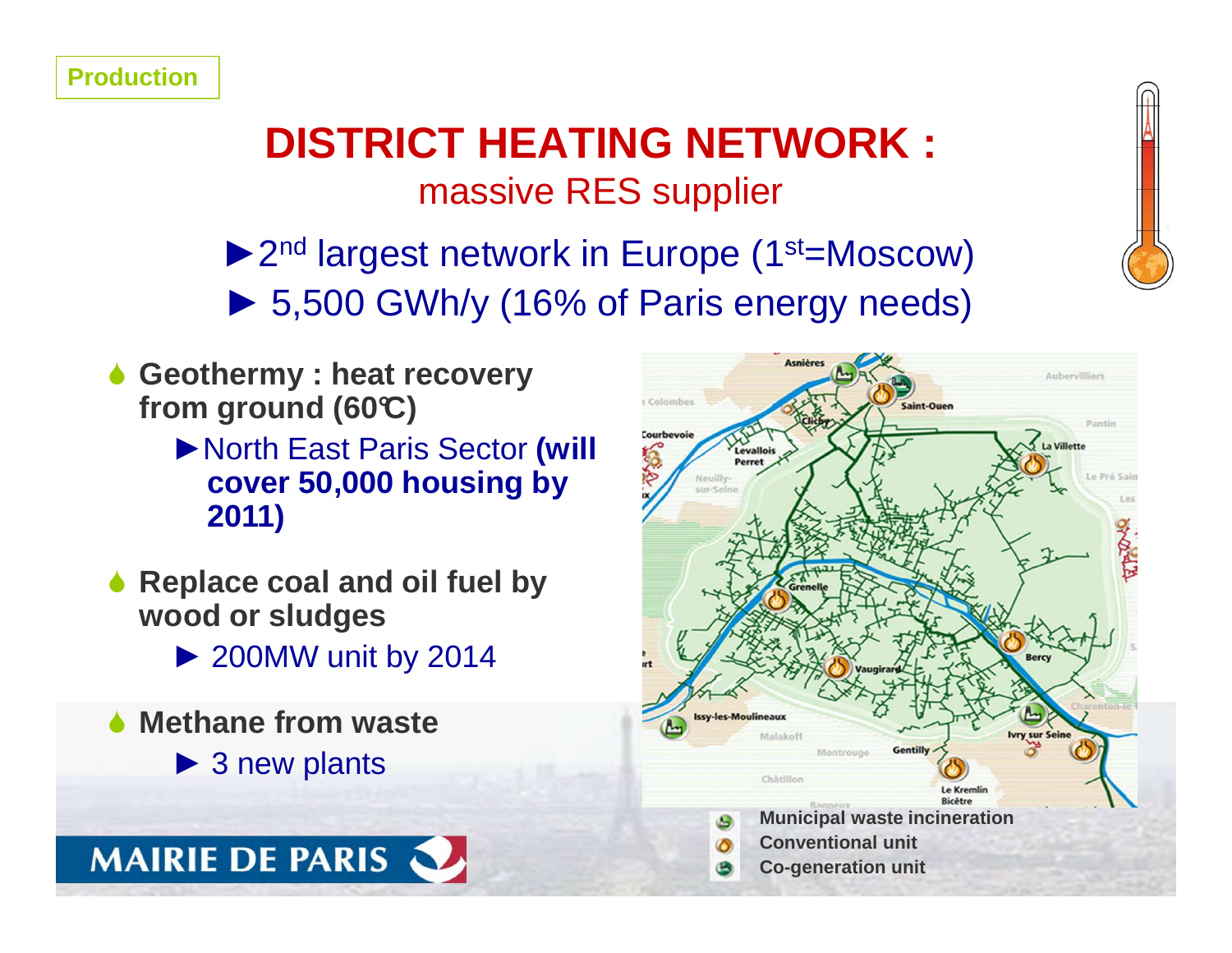## **RENEWABLE ENERGY**

- **Solar energy : 200,000m<sup>2</sup> plan** by 2014
	- > Halle Pajol : former plant
	- ► Clichy-Batignolles : new urban area





**MAIRIE DE PARIS** 



- ◆ **Micro wind system** above the buildings roofs
- **Recover lost energies :** heat from sewers waters, Metro and train stations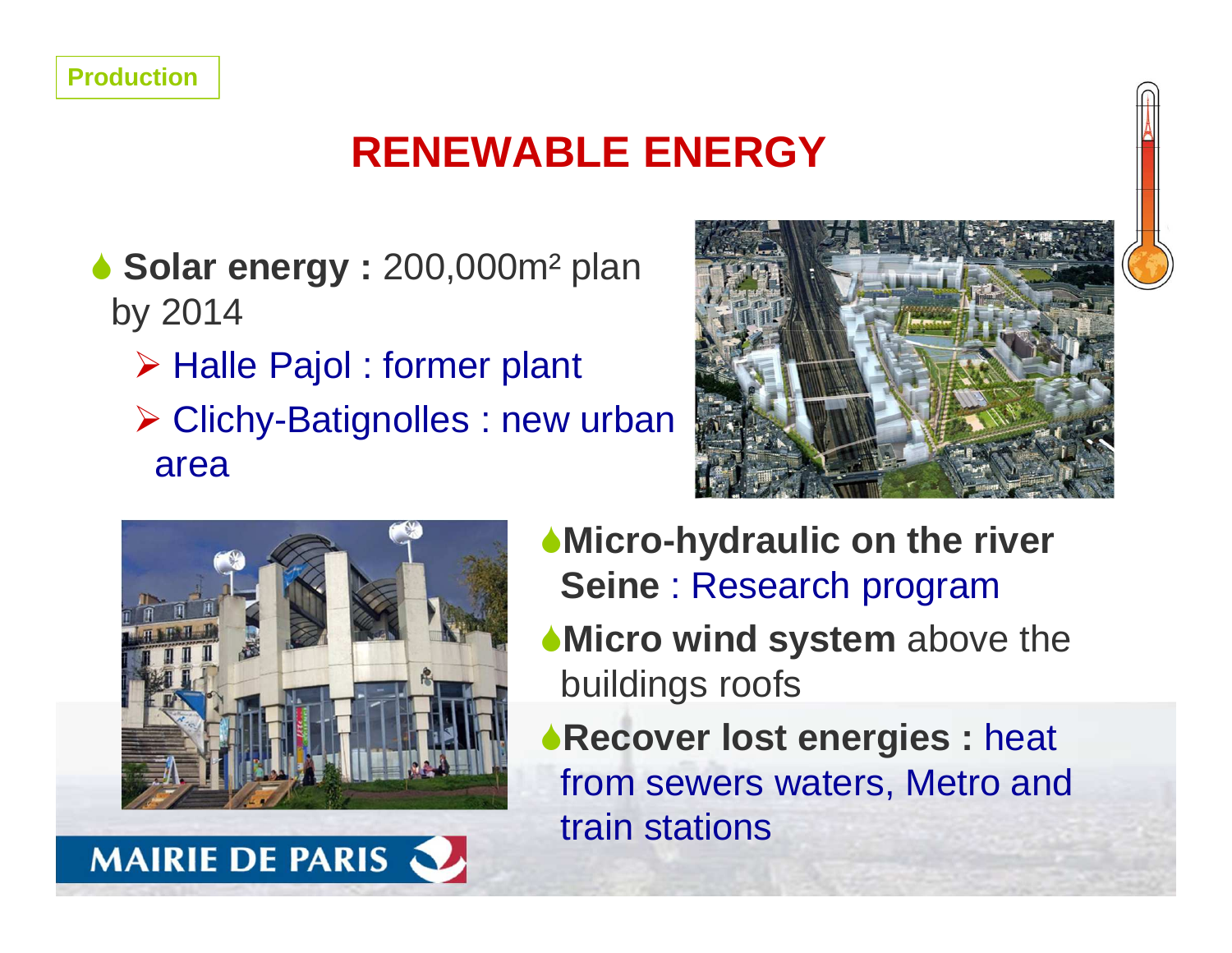### **CREATION OF STRUCTURES DEDICATED**



- **Local operators (public / private) for RES development and third financing**
- **Paris's Climate Agency :** Mobilization of **2 million Parisians, 100,000 buildings, 300,000 companies**
	- ► **Single Location information** on climate change and energy efficiency
	- ▶ **Partnership** : Region, energy companies, banks, transport company
	- ► Center of **technical** and **financial** expertises